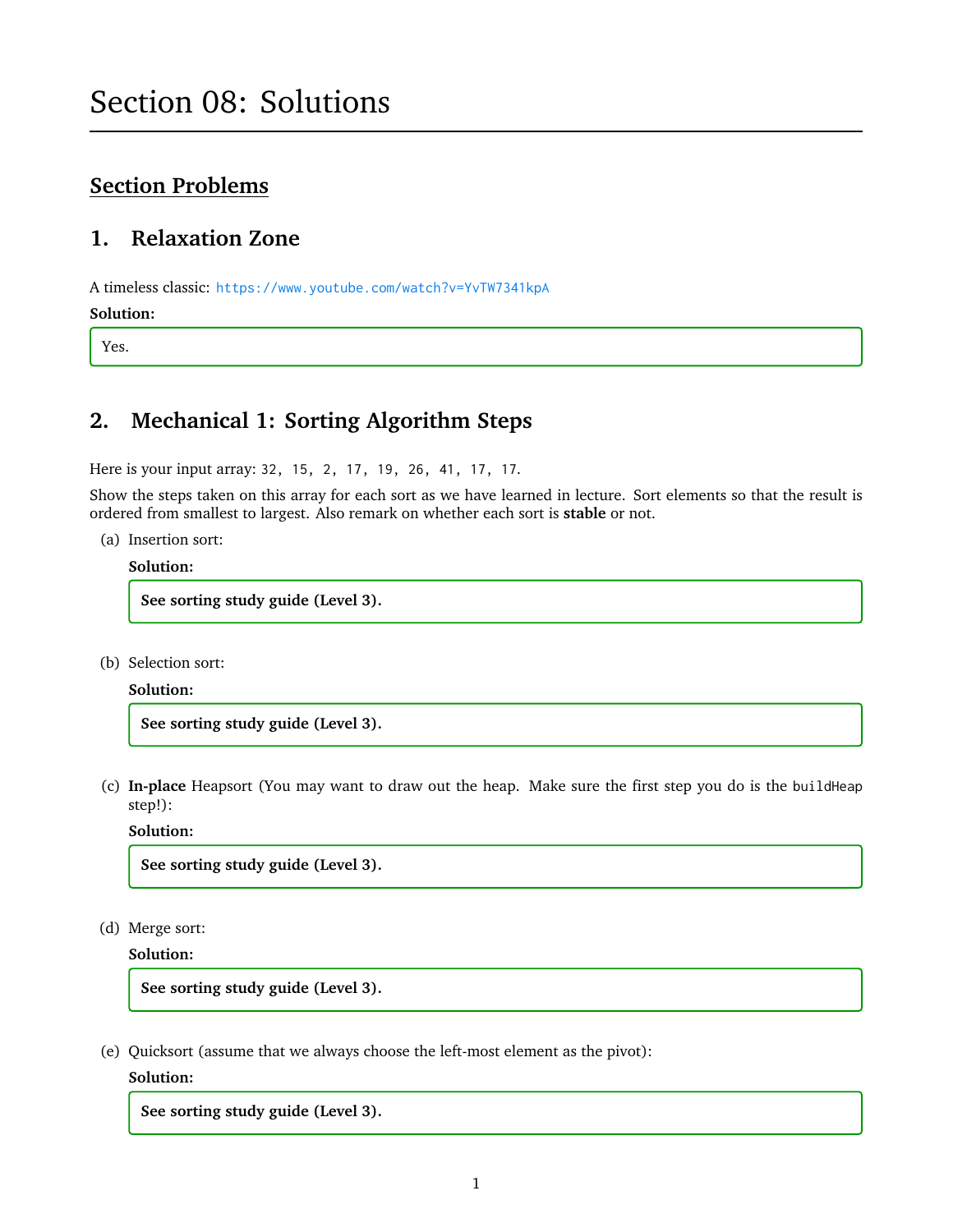# **3. Mechanical 2: More Sorting Algorithm Steps**

Show the steps taken for each sort as we have learned in lecture. Sort elements so that the result is ordered from smallest to largest.

(a) Insertion sort on 0, 4, 2, 7, 6, 1, 3, 5.

**Solution:**

(b) Selection sort on 0, 4, 2, 7, 6, 1, 3, 5.

#### **Solution:**

(c) **In-place** Heapsort on 0, 6, 2, 7, 4. (You may want to draw out the heap. Make sure the first step you do is the buildHeap step!)

**Solution:**

```
7 6 2 0 4 (turns the array into a valid heap)
6 4 2 0 7 ('delete' 7, then sink 4)
4 0 2 6 7 ('delete' 6, then sink 0)
2 0 4 6 7 ('delete' 4, then sink 2)
0 2 4 6 7 ('delete' 2)
0 2 4 6 7 ('delete' 0)
```
(d) Merge sort on 0, 4, 2, 7, 6, 1, 3, 5.

**Solution:**

| 04276135                  |
|---------------------------|
| 0427  6135                |
| 27  61<br>$\parallel$ 3 5 |
| 1  2  7  6  1<br>  3  5   |
| $\ 27\ 16\ 35$            |
| 0247<br>1356              |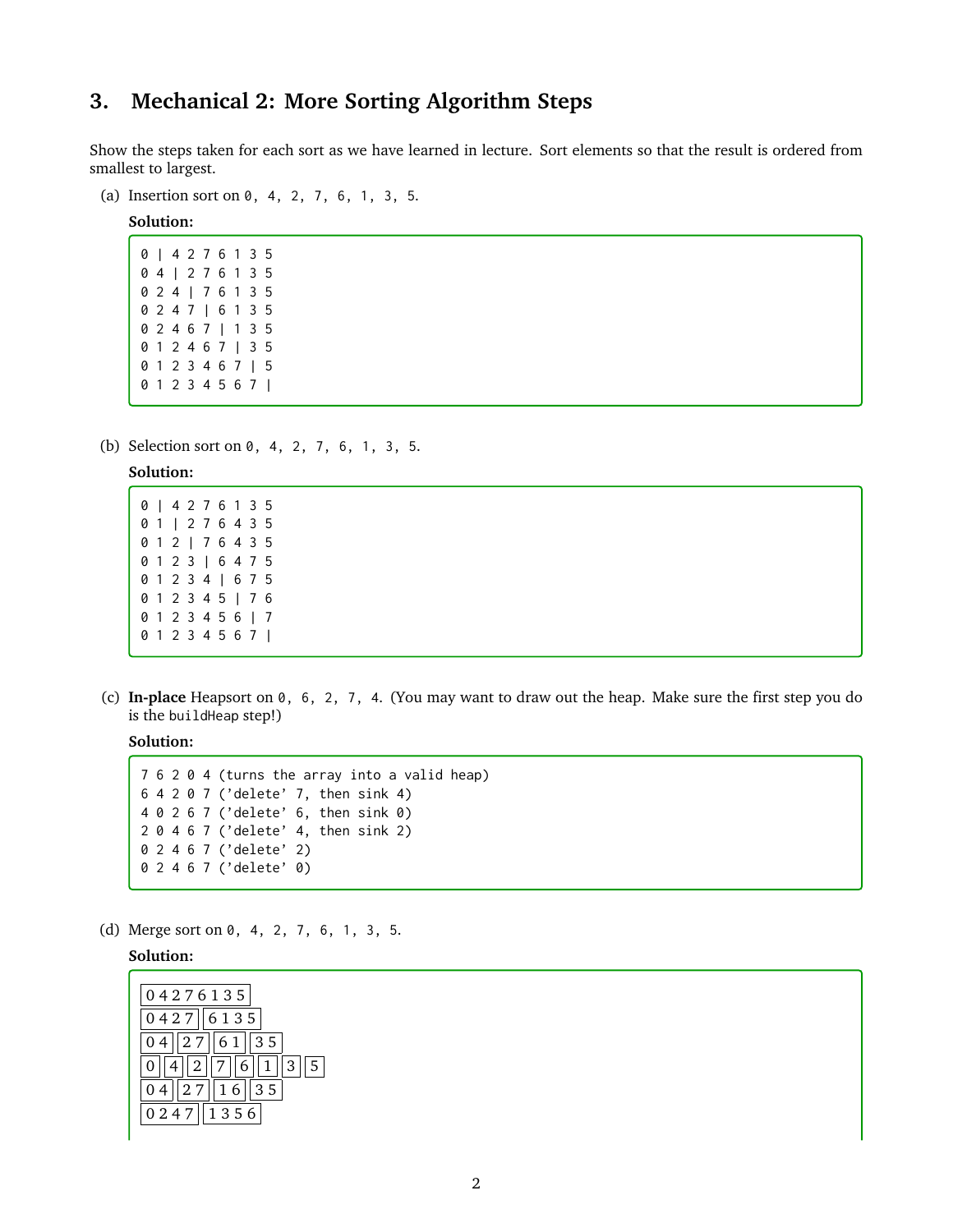0 1 2 3 4 5 6 7

(e) Quicksort on 18, 7, 22, 34, 99, 18, 11, 4. (Assume that we always choose the first element as the pivot. Show the steps taken at each partitioning step.)

#### **Solution:**

-18-, 7, 22, 34, 99, 18, 11, 4 -7-, 11, 4, 18, 18, 22, 34, 99 4, 7, 11, 18, -18-, 22, 34, 99 4, 7, 11, 18, 18, -22-, 34, 99 4, 7, 11, 18, 18, 22, 34, 99

# **4. Mechanical 3: More Heapsort**

List out the steps of sorting the array  $[5, 0, 1, 3]$  into ascending order using **in-place** heap sort with a **max heap**.

The first step should be the array after the intial buildHeap, and each successive step should be the array after removeMax. You may not need every line provided to write your solution.

(Tip: Draw out the heap. Make sure your first step is buildHeap!)



#### **Solution:**

5 - 3 - 1 - 0 : buildHeap turns the array into a valid heap  $3 - 1 - 0 - 5$ : removeMax(5), then percolate 0 down  $1 - 0 - 3 - 5$ : removeMax(3), then percolate 0 down 0 - 1 - 3 - 5 : removeMax(1)  $0 - 1 - 3 - 5$ : removeMax(0)

### **5. Runtime 1: Insertion Sort Worst-Case Input**

Give the worst possible order of input for insertion sort with the following integers: 1, 2, 3, 4, 5, 6, 7. Assume that the result of sorting should be in ascending order.

#### **Solution:**

[7,6,5,4,3,2,1]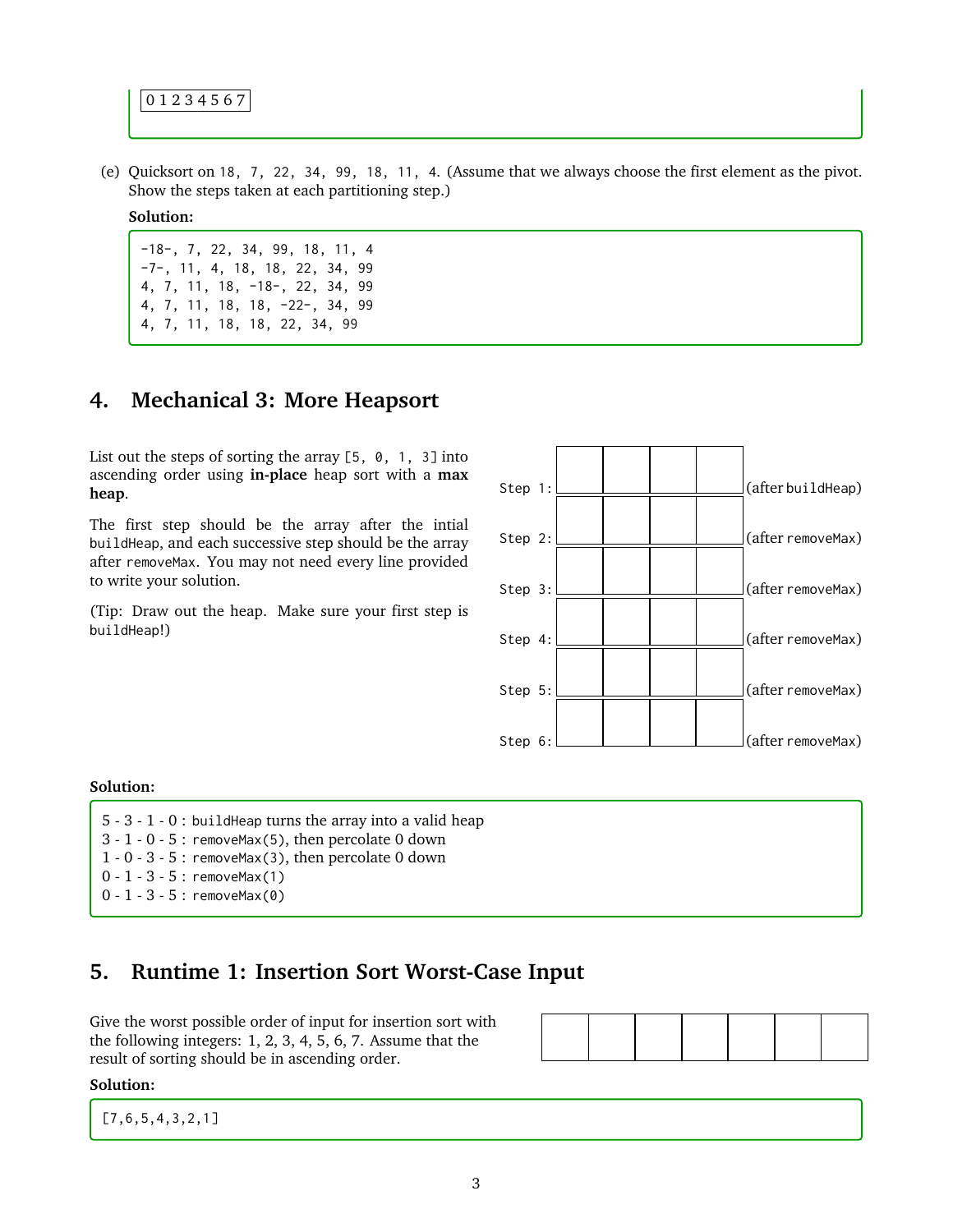# **6. Runtime 2: All Worst-Case Inputs**

When choosing an appropriate algorithm, there are often several trade-offs that we need to consider. Inspect the chart for the following sorting algorithms. Then, for each sort, provide an example of **both** a best-case and worstcase input.

|                      | Runtime            | Runtime                  | Stable?        | <b>Notes</b> |
|----------------------|--------------------|--------------------------|----------------|--------------|
|                      | (best)             | (worst)                  | (Y/N)          |              |
| A: Selection         | $\Theta(N^2)$      | $\Theta(N^2)$            | N <sub>o</sub> |              |
| Sort                 |                    |                          |                |              |
|                      |                    |                          |                |              |
| <b>B</b> : Insertion | $\Theta(N)$        | $\Theta(\overline{N^2})$ | Yes            |              |
| Sort                 |                    |                          |                |              |
|                      |                    |                          |                |              |
| C: Merge Sort        | $\Theta(N \log N)$ | $\Theta(N \log N)$       | Yes            |              |
|                      |                    |                          |                |              |
| D: Quicksort         | $\Theta(N \log N)$ | $\Theta(\bar{N^2})$      | N <sub>o</sub> |              |
| E: Heapsort          | $\Theta(N)$        | $\Theta(N \log N)$       | N <sub>o</sub> |              |
|                      |                    |                          |                |              |
|                      |                    |                          |                |              |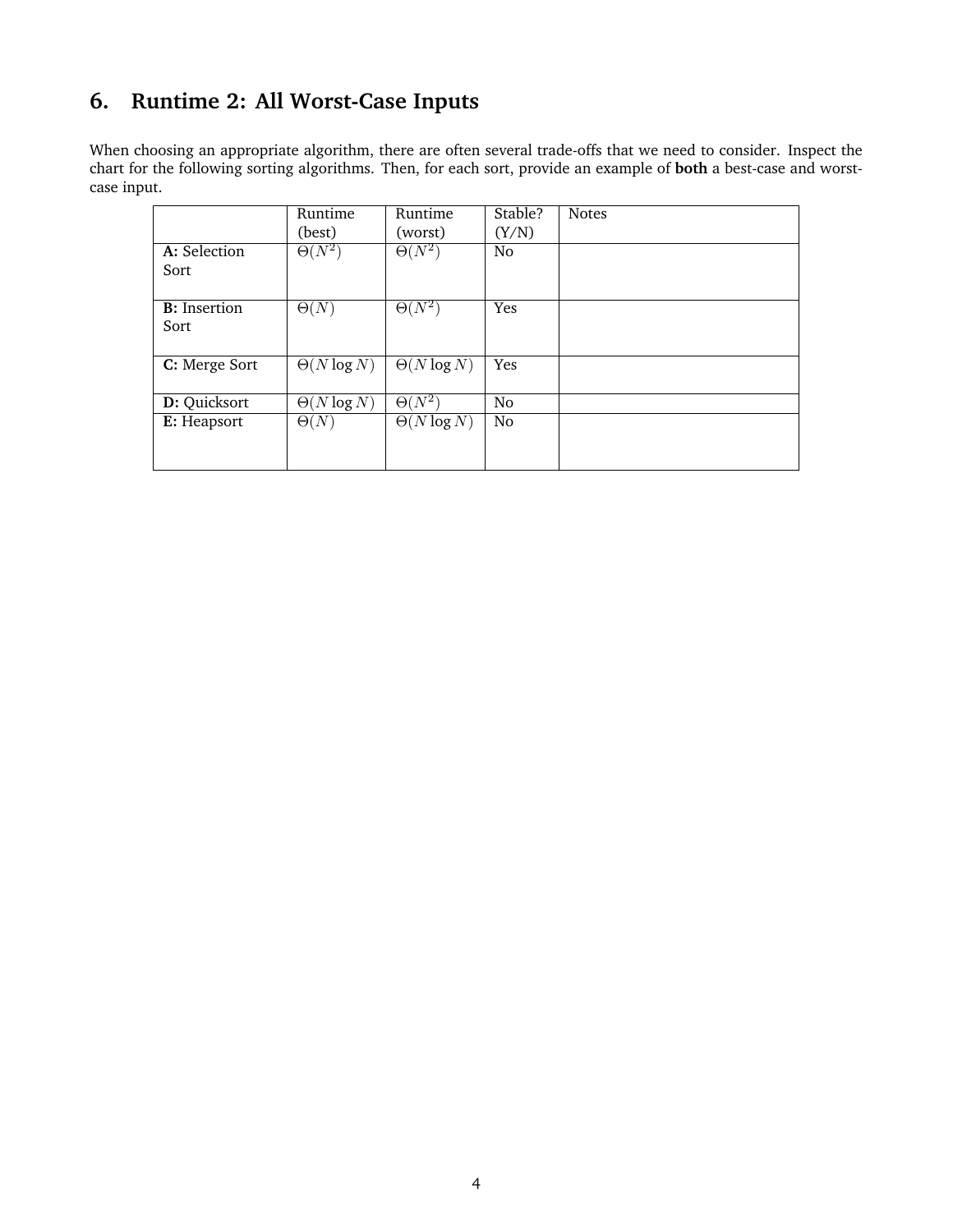#### **Solution:**

|                   | Runtime<br>(best)      | Runtime<br>(worst) | Stable?<br>(Y/N) | <b>Notes</b>                                                                                                                                                                                                                                                                                                                                                                                                                                                                                                                                                                                                                            |
|-------------------|------------------------|--------------------|------------------|-----------------------------------------------------------------------------------------------------------------------------------------------------------------------------------------------------------------------------------------------------------------------------------------------------------------------------------------------------------------------------------------------------------------------------------------------------------------------------------------------------------------------------------------------------------------------------------------------------------------------------------------|
| Selection<br>Sort | $\Theta(N^2)$          | $\Theta(N^2)$      | $\overline{No}$  | Same best case and worst case. Not sta-<br>ble if we use swapping method from lec-<br>ture, but there is a possibility of stability<br>if we use an auxiliary array.                                                                                                                                                                                                                                                                                                                                                                                                                                                                    |
| Insertion<br>Sort | $\overline{\Theta(N)}$ | $\Theta(N^2)$      | Yes              | Best case is using a sorted array or an<br>array of all duplicates. Worst case is us-<br>ing a reverse-sorted array. "Average"<br>case is $\Theta(N^2)$ . The runtime of inser-<br>tion sort depends on the number of in-<br>versions; if we know the number of in-<br>versions is $k$ , then the runtime of inser-<br>tion sort is $\Theta(N + k)$ . The best case<br>is when $k$ is the smallest and is equal<br>to 0 (sorted array or array of dupli-<br>cates); the worst case is when $k$ is the<br>largest and is equal to $\frac{N(N-1)}{2}$ (maxi-<br>mum number of inversions, which oc-<br>curs with a reverse sorted array). |
| Merge<br>Sort     | $\Theta(N \log N)$     | $\Theta(N \log N)$ | Yes              |                                                                                                                                                                                                                                                                                                                                                                                                                                                                                                                                                                                                                                         |
| Quicksort         | $\Theta(N \log N)$     | $\Theta(N^2)$      | $\overline{No}$  | Quicksort can also be implemented so<br>it's unstable if Hoare's partitioning is<br>used (no auxiliary arrays are created,<br>and it is done "in-place").                                                                                                                                                                                                                                                                                                                                                                                                                                                                               |
| Heapsort          | $\Theta(N)$            | $\Theta(N \log N)$ | No               | Best case is if the heap contains all du-<br>plicate items (every remove operation<br>wouldn't require percolating the heap).                                                                                                                                                                                                                                                                                                                                                                                                                                                                                                           |

# **7. Runtime 3: Quicksort Pivots**

What are two techniques that can be used to reduce the probability of Quicksort taking the worst case running time?

#### **Solution:**

- (a) Randomly choose pivots.
- (b) Shuffle the list before running Quicksort.

# **8. The Legacy of Robbie: A Sorting Mystery**

Consider the following sorting algorithm in pseudocode. Note that, in this case, the upper bound of each for loop is *inclusive*, so they run up to and including  $i = A$ .length  $-1$  and  $j = i - 1$ .

1: **function** MysterySort(A)

2: **for**  $i = 1$  to  $A$ . length  $-1$  **do**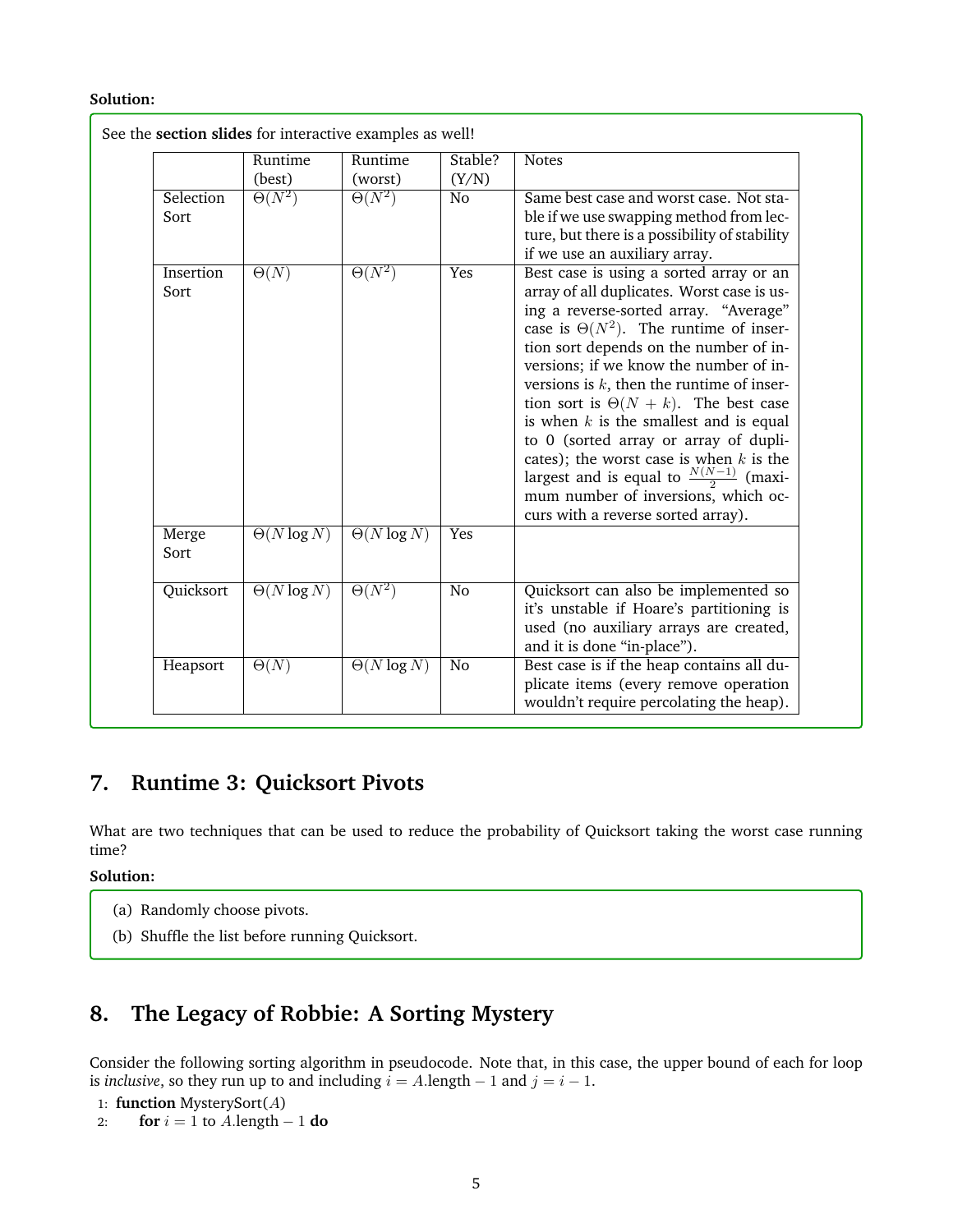- 3: **for**  $j = 0$  to  $i 1$  **do**
- 4: **if**  $A[j] \geq A[i]$  **then**
- 5:  $x = A[i]$
- 6: shift every item from  $j$  to  $i 1$  right by one
- 7:  $A[j] = x$
- 8: **break**
- (a) Is MysterySort most similar to insertion sort, merge sort, quick sort, or selection sort?

#### **Solution:**

MysterySort is most similar to insertion sort. After every iteration of the  $i$  for-loop, a new item has been *inserted* somewhere in the sorted section of the array. Unlike selection sort, the new item could be inserted anywhere in the sorted section, not just at the end. This may involve shifting items over to the right to make room.

(b) Is MysterySort a stable sorting algorithm? Why or why not?

### **Solution:**

MysterySort is unstable. This is due to a combination of reasons:

- (i) The  $j$  for-loop goes over the array from left-to-right;
- (ii) The if-condition that inserts the item does not use strict inequality.

This means MysterySort will insert each new item *before* the first item that is greater than or *equal* to it. Since each successive new item came *after* the last one in the original array, this reverses the order of equal items, which means MysterySort is unstable.

Note that insertion sort is normally a stable sorting algorithm. This could be considered a bug in MysterySort, since stability is a desirable property among sorting algorithms. You could make MysterySort stable by changing line 4 to check if  $A[j] > A[i]$  instead of  $A[j] \geq A[i]$ .

(c) What is the best-case runtime (as a tight big-O bound) for MysterySort? Why is this the best case?

**Hint:** What happens when MysterySort is given an array that is already sorted?

#### **Solution:**

The best-case runtime is  $\mathcal{O}(n^2)$ .

Consider that for an array A that is already sorted,  $A[i] \geq A[j]$  for all  $i > j$ . This means that the if-condition will never be true (ignoring equal items for now). The  $j$  for-loop will then always run  $i$  times, which is  $\mathcal{O}(n^2)$ .

For an array A that is sorted in *reverse* order,  $A[i] \leq A[j]$  for all  $i > j$ . This means that the if-condition will always be true, so the loop runs only once. But when it runs, it shifts every item from j to  $i - 1$  right by one; since  $j = 0$ , this takes i operations. So it is also  $\mathcal{O}(n^2)$ .

Any array will be some combination of these two extremes: the  $i$  for-loop will run for  $k$  iterations before shifting  $i - k$  items over. Either way, it has to visit  $k + (i - k) = i$  items every time, so it is always  $\mathcal{O}(n^2)$ .

Note that insertion sort normally runs in  $\mathcal{O}(n)$  time in the best case, which is an already sorted array. You could fix MysterySort by reversing the j for-loop so it goes from  $j = i - 1$  to 0, and changing the if-condition so it checks if  $A[i] \geq A[j]$ . This is always true if A is already sorted, so the loop runs once; but this time, it tries to shift over  $(i - 1) - j = (i - 1) - (i - 1) = 0$  items! This takes constant time, so MysterySort will run in  $\mathcal{O}(n)$ .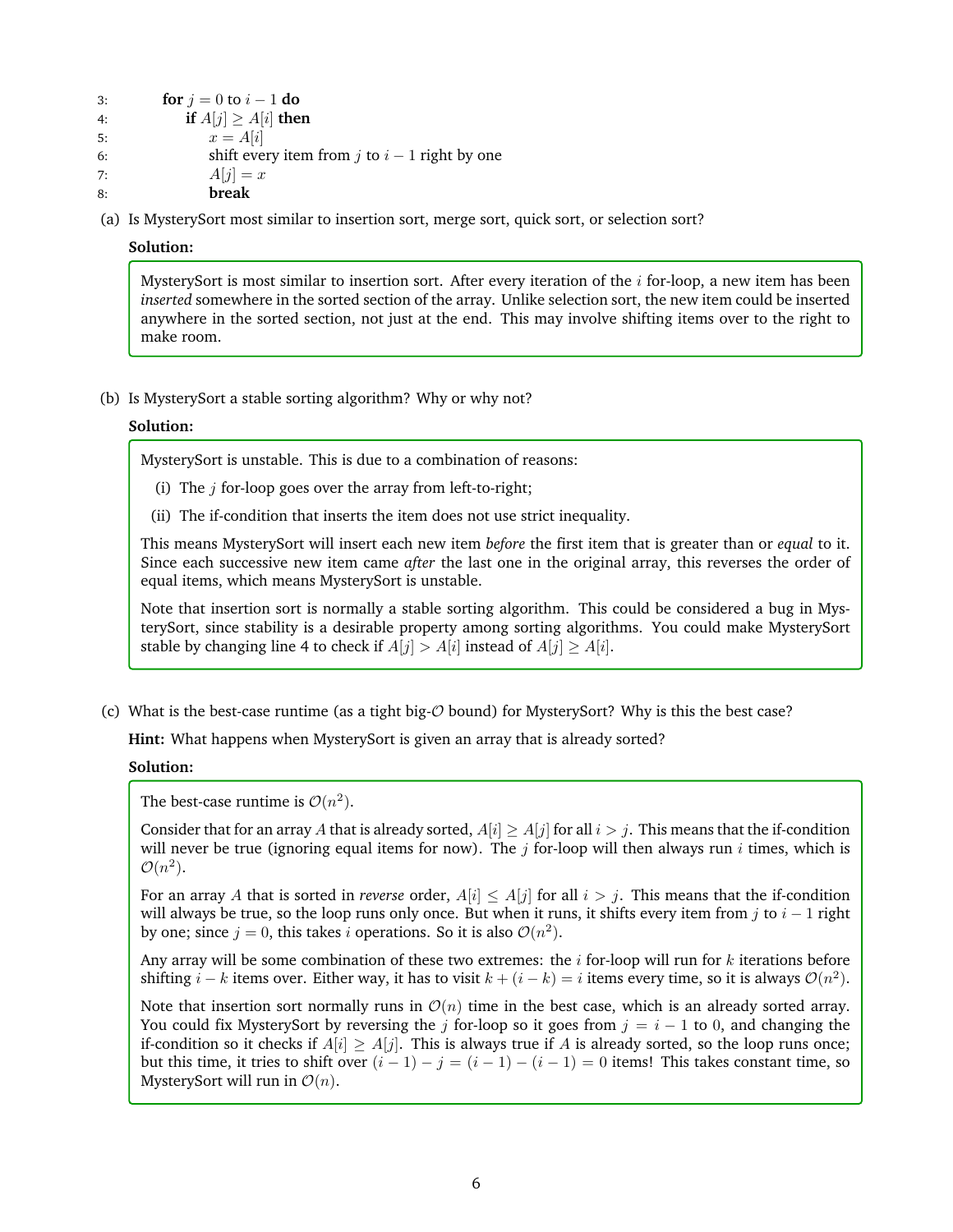# **9. Sorting Design Decisions 1**

For each scenario below, fill in all squares with the letter corresponding to the sorting algorithm that would perform the best. Some of the questions may have multiple answers, in which case you should fill in multiple squares.

A: Insertion Sort, B: In-place Heapsort, C: Merge Sort, D: Selection Sort, E: Quicksort, F: None of the Above

**Note:** You should definitely have the **"cheat sheet"** from the **Sorting Study Guide** open as you work through these problems!

- (a) Java integer array with a length of 5. A  $\Box$  B  $\Box$  C  $\Box$  D  $\Box$  E  $\Box$  F  $\Box$
- (b) An array of comparable UW classes (objects), that are already sorted by number and need to be additionally sorted by department. For example, the input [CSE 142, CHEM 142, CSE 143, CSE 373] would result in the output [CHEM 142, CSE 142, CSE 143, CSE 373].

|                                                                          |  | A $\Box$ B $\Box$ C $\Box$ D $\Box$ E $\Box$ F $\Box$ |  |
|--------------------------------------------------------------------------|--|-------------------------------------------------------|--|
| (c) We need to sort integers in $\Theta(\log N)$ time for the best case. |  |                                                       |  |
| (d) Sorting doubles with a $\Omega$ (N log N) best-case lower bound.     |  |                                                       |  |
| Solution:                                                                |  |                                                       |  |

- (a) A. Insertion sort is fast for low  $N$  values
- (b) A, C. Because the values are not primitives, we need a stable sort, so insertion sort and merge sort do the job!
- (c) F. None of the above sorts can sort in  $\Theta(\log N)$  time
- (d) C, D, E. Merge sort, selection sort, and quicksort.

# **10. Sorting Design Decisions 2**

For each of the following scenarios, say which sorting algorithm you think you would use and why. There may be more than one right answer.

**Note:** You should definitely have the **"cheat sheet"** from the **Sorting Study Guide** open as you work through these problems!

(a) Suppose we have an array where we expect the majority of elements to be sorted "almost in order". What would be a good sorting algorithm to use?

#### **Solution:**

Merge sort and quick sort are always predictable standbys, but we may be able to get better results if we try using something like insertion sort, which is  $\mathcal{O}(n)$  in the best case.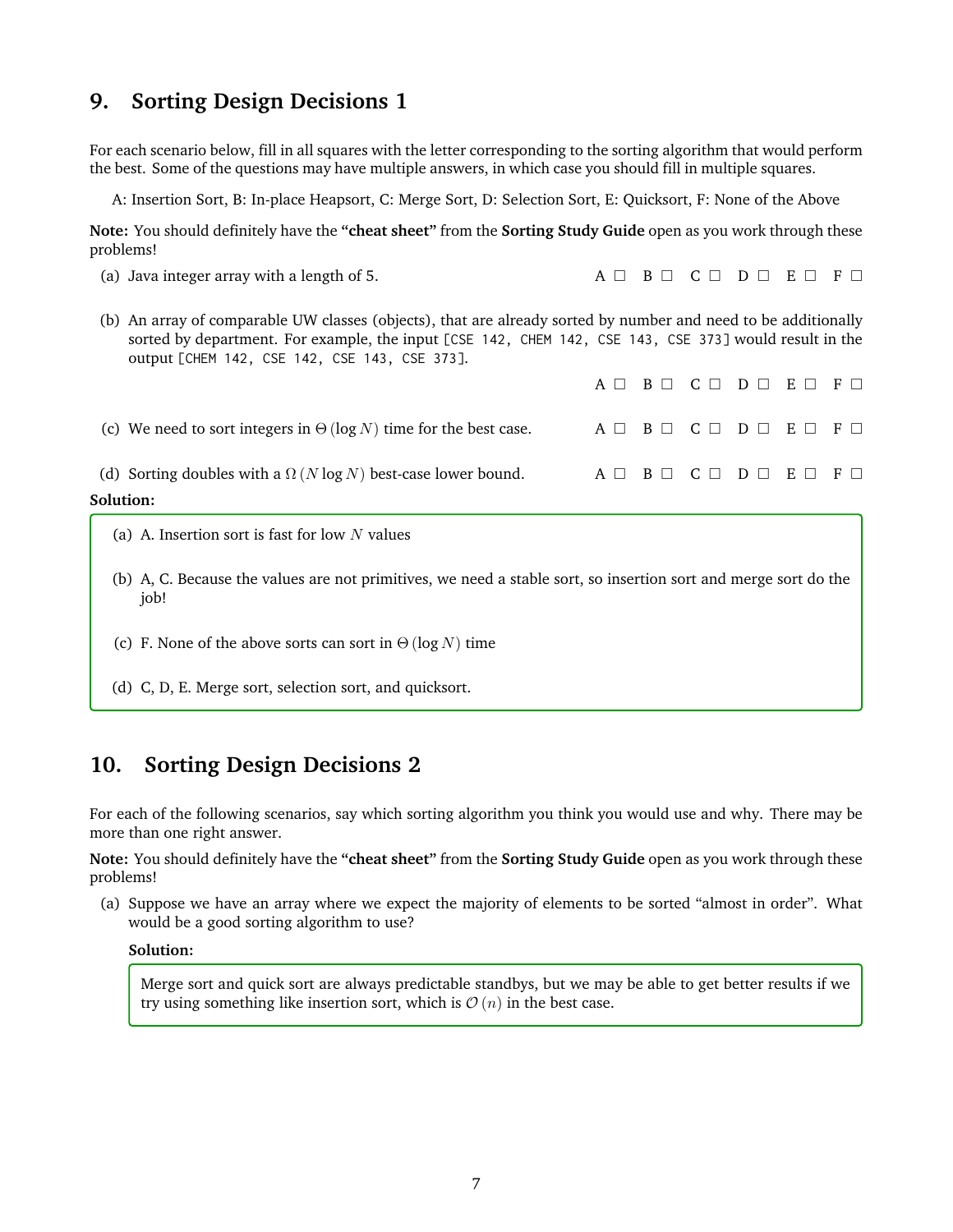(b) You are writing code to run on the next Mars rover to sort the data gathered each night. (Think about sorting with limited memory and computational power.)

#### **Solution:**

Since each memory stick costs thousands (millions?) of dollars to send to Mars, an in-place sort is probably your best bet. Among in-place sorts, heap sort is a great choice (since it is guaranteed  $\mathcal{O}(n \log n)$  time and doesn't even use much stack memory). Insertion sort meets memory needs, but wouldn't be fast.

(c) You're writing the backend for the website SortMyNumbers.com, which sorts numbers given by users.

**Solution:**

Do you trust your users? I wouldn't. Because of that, I want a worst-case  $\mathcal{O}(n \log n)$  sort. Heap sort or Merge sort would be good choices.

(d) Your artist friend says for a piece she wants to make a computer sort every possible ordering of the numbers 1, 2, . . . , 15. Your friend says something special will happen after the last ordering is sorted, and you'd like to see that ASAP.

#### **Solution:**

Since you're going to sort all the possible lists, you want to optimize for the average case – Quick sort has the best average case behavior, which makes it a really good choice. Merge sort and heapsort also have average speed of  $\mathcal{O}(n \log n)$  but they're usually a little slower on average (depending on the exact implementation).

She didn't appreciate your snarky suggestion to "just print  $[1, 2, \ldots, 15]$  15! times." Something about not accurately representing the human struggle.

# **11. A Sorting Puzzle**

For each scenario given below, identify which sort is being used out of the following possibilities:

#### **In-place Heapsort, Selection Sort, Insertion Sort, Merge Sort**

(a) Suppose we're executing our unknown sorting algorithm on an array of 8 integers. The following steps represent the order of elements at different points in time.

```
Initial Array:
0, 4, 2, 7, 6, 1, 3, 5
During Execution:
0, 2, 4, 7, 6, 1, 3, 5
Sorted Result:
0, 1, 2, 3, 4, 5, 6, 7
Solution:
 See section slides.
```
(b) Suppose we're executing our unknown sorting algorithm on an array of 8 integers. The following steps again represent the order of elements at different points in time.